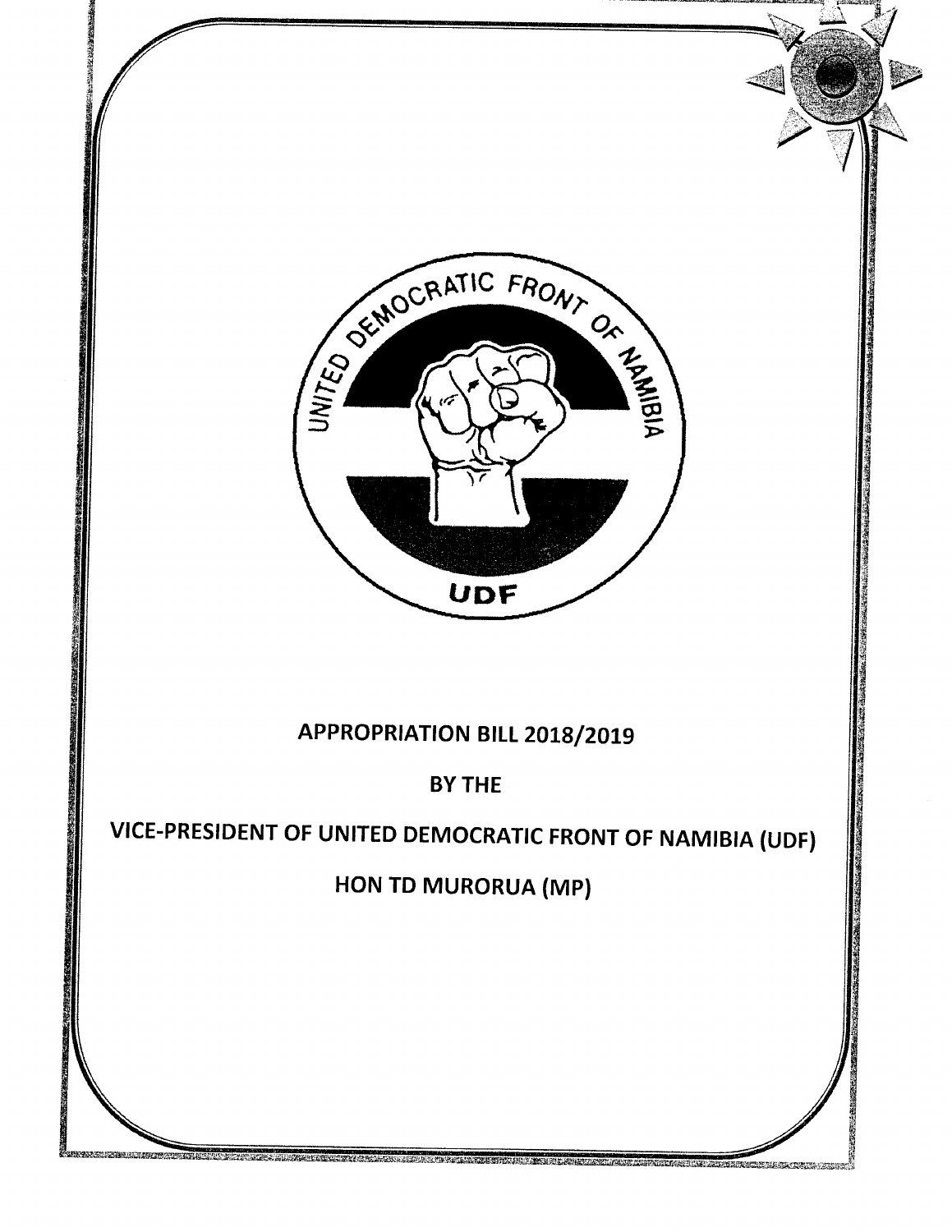## **APPROPRIATION BILL** *2018/2019* **CONTRIBUTION BY HON TO MURORUA**

27 March 2018

## **Hon Speaker Hon members**

Allow me to make my contribution to the 2018/2019 budget debate on behalf of the UDF of Namibia.

Hon Speaker the same issues that the Minister of Finance has raised makes me wonder whether we will really be able to make good economic progress.

Hon Speaker, Hon Members, the first thing that the finance minister himself is mentioning are the public wages which is consuming 50% of the total revenue, we are earning as nation. But the structural reforms mentioned to address this situation is not spelled out to provide peace of mind for all of us as leaders in government.

The second aspect is the perpetual bailing out of some commercial public Enterprises. The fact that the Hon Minister is referring to this as "perpetual" is indeed my greatest concern. I really don't understand why, if the entire cabinet knows that this bailing outs are perpetual and not sustainable, consideration to outsource such enterprises are not being considered.

The third one is our spending in non-core areas, which only hightens expenditure eg the purchasing of Farms by the defence ministry while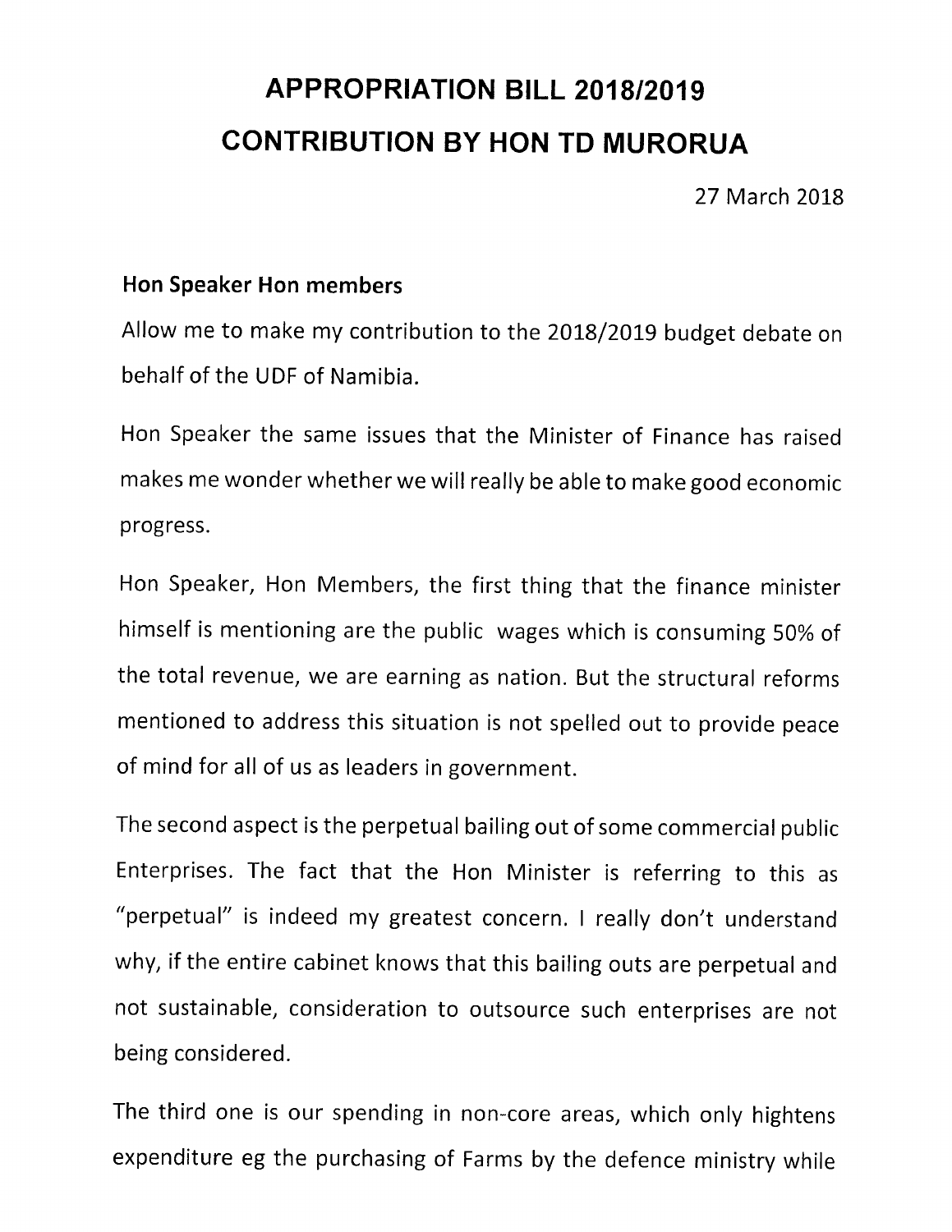they are sending off 30% of their own staff due to shortages experienced at already existing army bases.

I am very grateful to the minister of Finance for reminding us that for us to have a sustainable growth trajectory it needs to be underpinned by robust growth engines. But the big question is who owns these robust growth engines which in my opinion are mostly the mines.

- 1. Namdeb: De Beers 50% GRN 50%
- 2. Langer Heinrich Mine: LangerHeinrich (PTY) Ltd 100% GRN 0%
- 3. Rossing Mine: Rio Tinto 69% GRN 3%, Iran 15%, SA 10%, other 3%
- 4. Tsumeb Smelter: Dundee Precious Metals 100% GRN 0%
- 5. Navachab Gold Mine: QKR 92.5% GRN 7, 5%
- 6. Oskikoto Gold Mine: B2Gold 90% GRN 10%
- 7. Skorpion Zinc Mine: Vendata 100% GRN 0%
- 8. Husab Mine: SWAKOP Uranium 90% GRN 10%
- 9. Etango Mine: Bannermann Resources 100% GRN 0%
- 10.Trekkopje Mine: Areva 100% GRN 0%
- 11. Norosa Uranium: Forsys Metals 100% GRN 0%
- 12. Rosh Pinah Zinc: Glencore 80% GRN 0%, others 20%
- 13. Otiihase, Tschidi, Matchless Coper Mine: Weatherley International 95, 8% - GRN 2, 6%, other 1, 6%

This illustrates that our resources and therefore our economy is not owned by us as Namibians.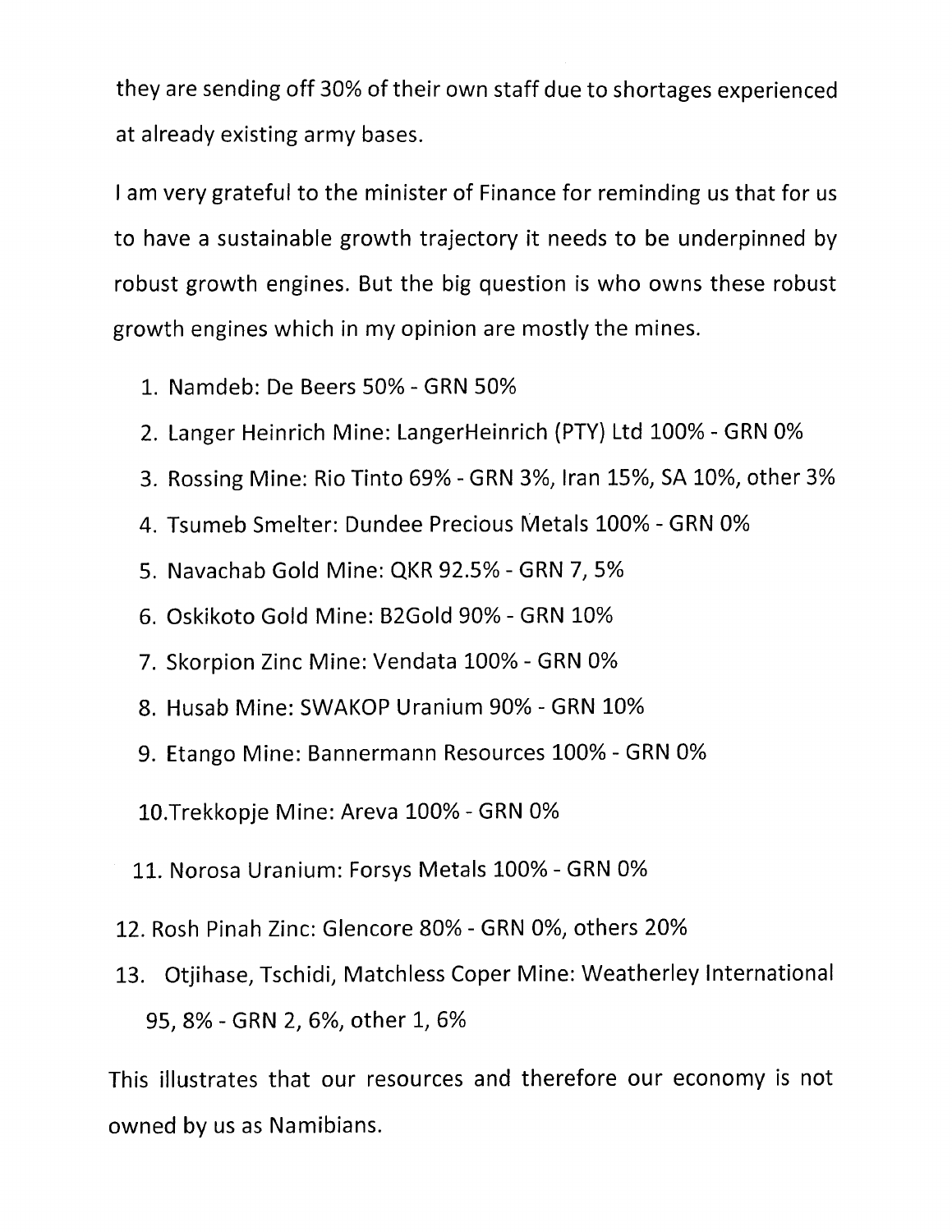Hon Speaker, Hon Members the above is therefore a small picture of our stake in the growth engines, the mines in our own country. One wonders when this situation will change for the better. Worst of all no value addition to these raw materials are done in our own country except for diamonds which are done in our own country and we never also hear of any negotiations to improve on the ownership stakes as well as value additions to create the so much needed additional employment opportunities for our people.

Hon Speaker Hon Members, under the key Policy Priorities of the budget in bullet no 4, one would expect the minister to also address under the affordable alternative forms of financing, the term of homeloan financing which are very long and creates a situation where homeowners are losing their houses closer to the end of the financing term mainly because it is very long compared to vehicle financing and other loans which are more or less in the same price category.

Hon Speaker, Hon Members, the other concern raised by the Hon Minister of Finance is the dollar costs of internal inefficiencies in Offices/Ministries and Agencies. The strange occurrence here is that all OMA's are lead by accounting officers and the auditor General is always giving us his opinion on how these accounting officers are spending these public monies which are in most cases disclaimer audit opinions or adverse audit opinions, I fail to understand why we don't act on these audit opinions but continue to employ the very same accounting officers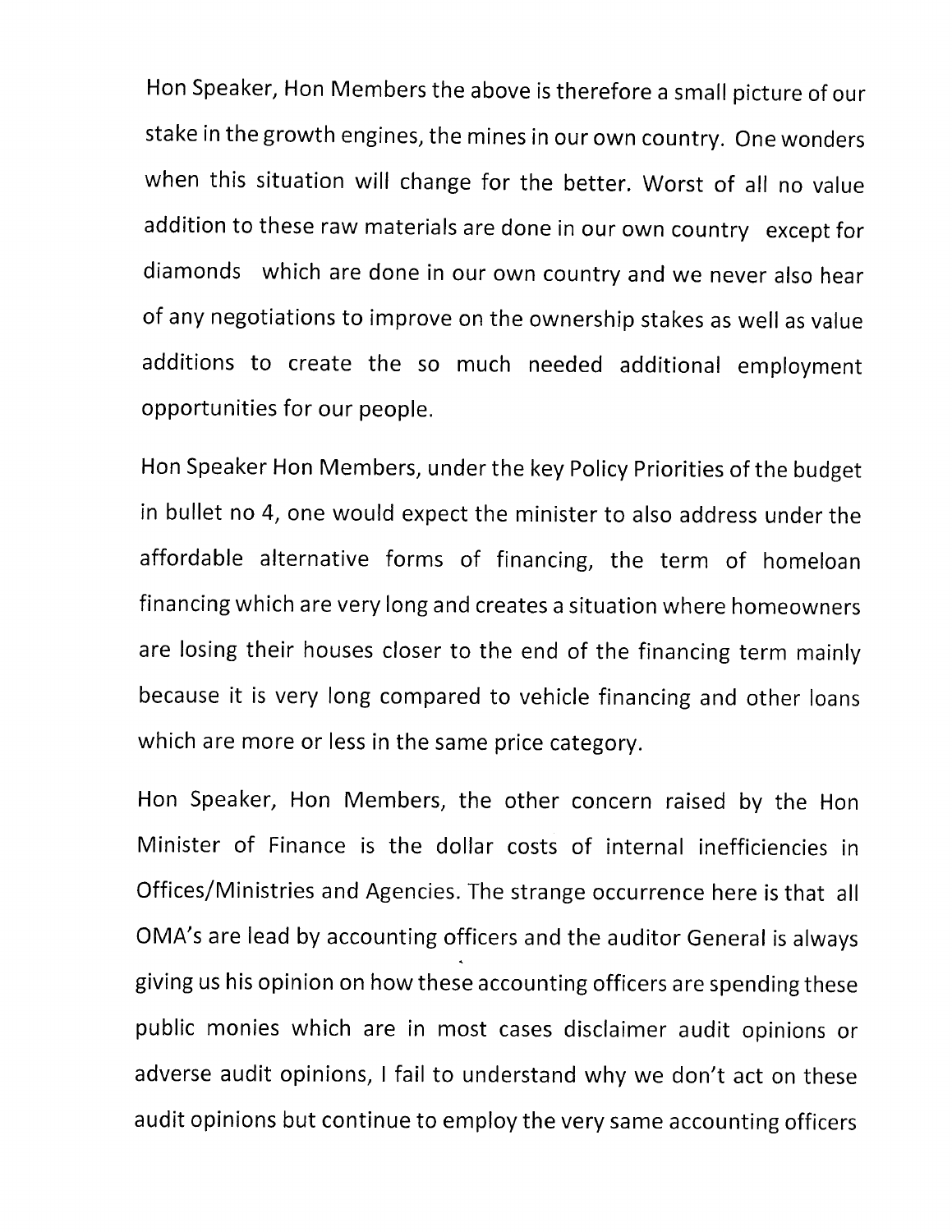in the very same positions. Or do we as executive leaders of our government have no regard for the office of the Auditor General. Or is it an issue of us as government not having our priorities right that would help us to secure a sustainable economic growth if I may borrow the finance minister's own words.

Hon Speaker Hon Member, the moratorium on non-productive capital projects, such as construction of office blocks have been implemented and remain critical for the fiscal consolidation measures to free up monies for reallocation to best productive alternative uses, as stated by the minister but one is tempted to start wondering whether the completion of these office blocks would not have been a better option if you learn from this budget that government is to pay nearby 400 million N\$ for rent of such office blocks. I need to mention that I see a big problem in the allocation for capital projects for the ongoing of large capital projects while the moratorium on non-productive capital projects such as the construction of office blocks has been implemented.

Hon Speaker Hon Members having listened to the complaints made by  $p_{ab}$  $\cup$  VI $v$ Hon Deputy Minister of Disability affairs, under the office of Hon Manombe Ncube on the allocations made to the different ministries, one ~ also start to wonder what the involvement of the ministers are in the budget planning and allocation processes.

Hon Speaker Hon Members, we have already been informed in this August House that the police within the ministry of Safety and Security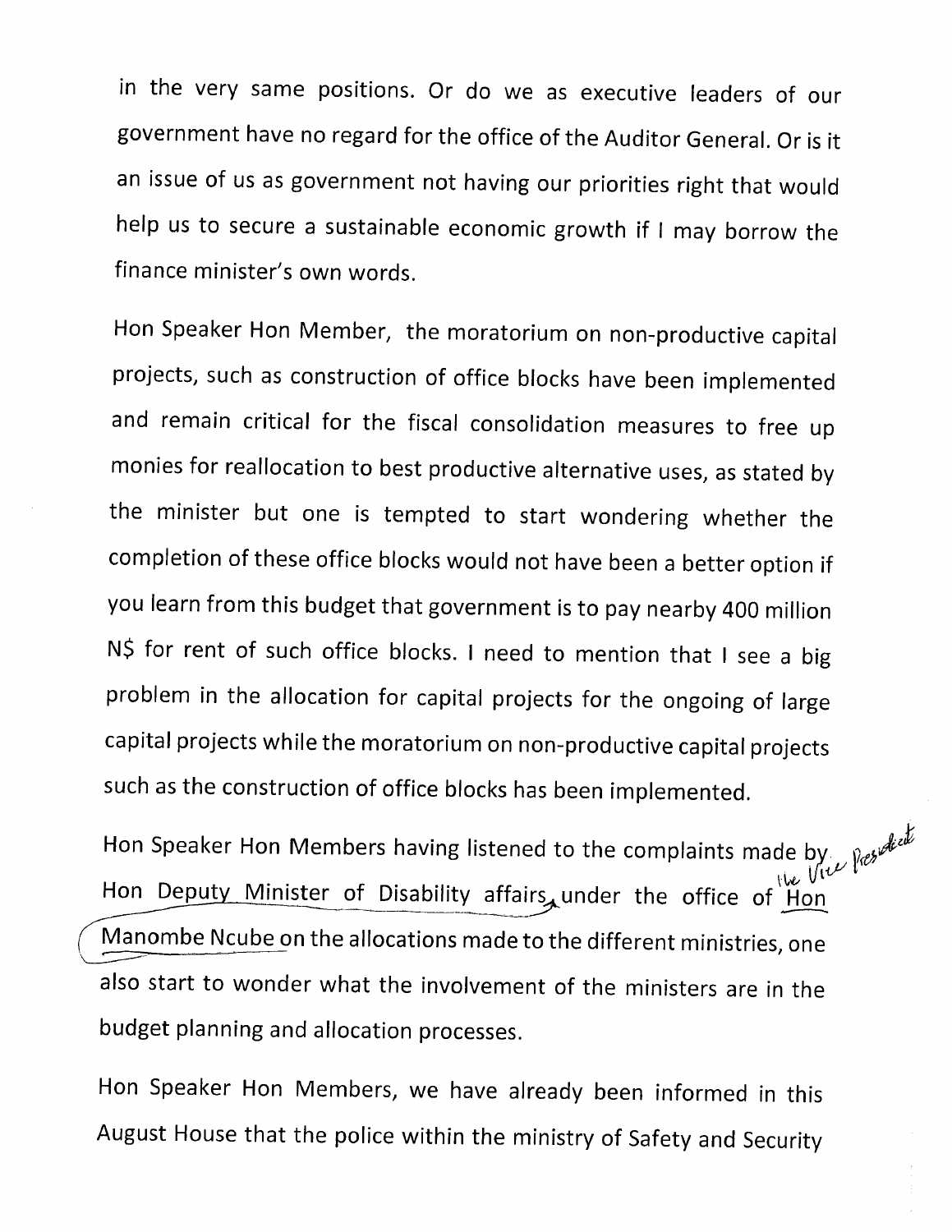could for the passed financial year not take up new recruits, but it did not just stay at that level, the allocation was so poor that basic operations of Nampol were hamstringed by these acts. As for the ministry of Defence which also could not take up new recruits for 2017/2018 financial year, I am really numbed whether the message of educing spending on non- core activities are well received. Looking at their expenditure on non-core activities while laying off staff temporarily.

Hon Speaker Hon Member, the social sector allocation and specificailly the allocation to the Namibia Student Financial Assistance Fund needs to be addressed in how it is being administered. As we speak now, the graduation ceremony of students is due, but because of non-payments by NSFAF, many of the student are in a limbo as to whether they are to graduate or is to sit for another academic year. Many of these students might qualify for graduation, but due to ineffective administration of funds by NSFAF they now have to suffer. The basic rule to my knowledge, . *J<sub>eff</sub>e*<br>is that all ONAN<sup>2</sup> is that all OMA' can get  $\%$  of their allocation to run their various administrative offices in a normal fashion and it is very puzzling why this is not done. I am saying this because the Minister of Finance himself is stating that investing in education sector is more than just an expense, it is a contribution towards prosperity for the youth. So the opposite of this which $_{\mathbf{x}}$ is, the postponement of investing in education is to deny the youth and our country their well-deserved and well planned prosperity.